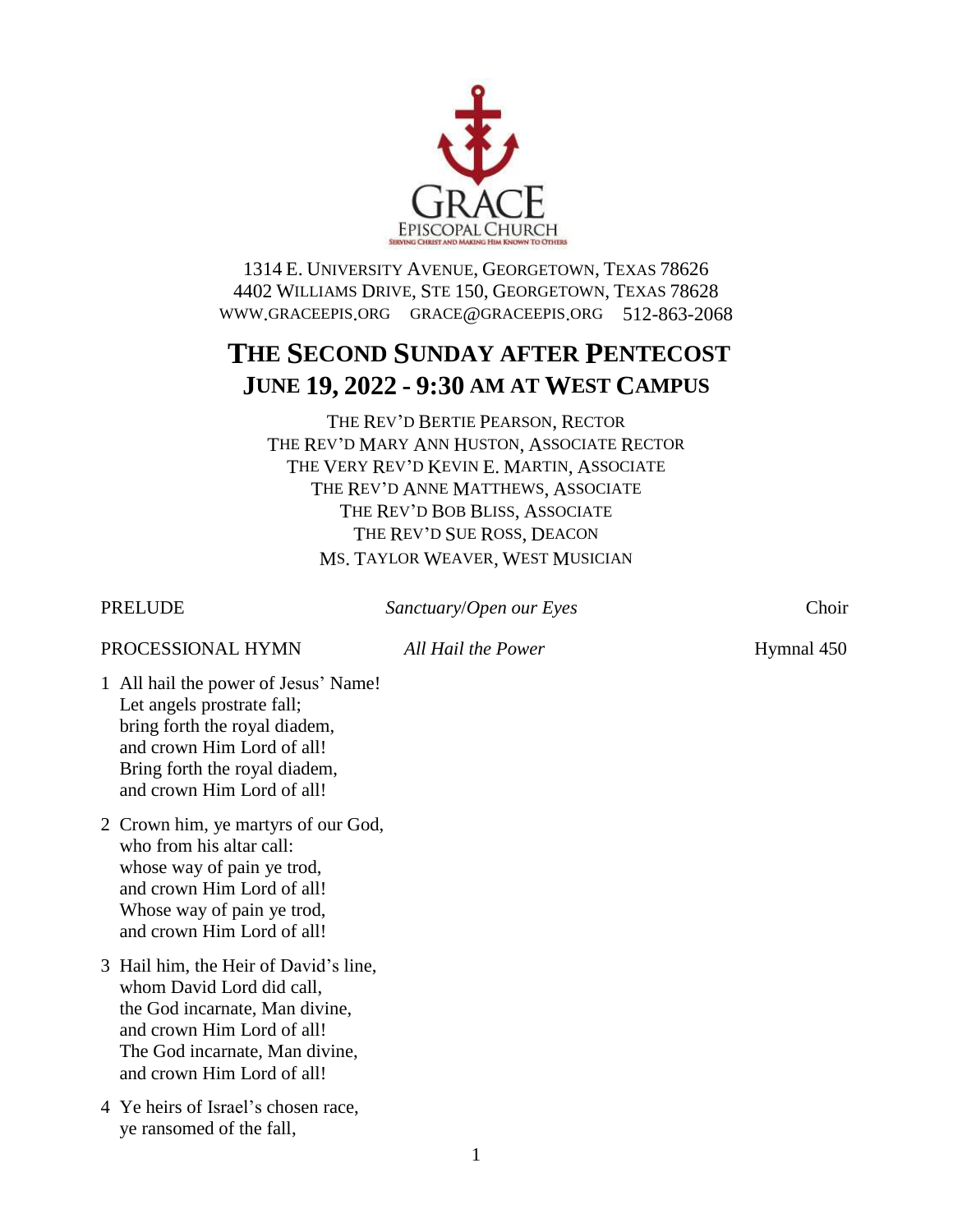hail him who saves you by his grace, and crown him Lord of all! Hail him who saves you by his grace, and crown him Lord of all!

- 5 Sinners, whose love can ne'er forget the wormwood and the gall, go, spread your trophies at his feet, and crown him Lord of all! Go, spread your trophies at his feet, and crown him Lord of all!
- 6 Let every kindred, every tribe, on this terrestrial ball, to him all majesty ascribe, and crown Him Lord of all! To him all majesty ascribe, and crown Him Lord of all!

## OPENING ACCLAMATION

#### Blessed be God: Father, Son, and Holy Spirit. **And blessed be his kingdom, now and for ever. Amen.**

## THE COLLECT FOR PURITY

Almighty God, to you all hearts are open, all desires known, and from you no secrets are hid: Cleanse the thoughts of our hearts by the inspiration of your Holy Spirit, that we may perfectly love you, and worthily magnify your holy Name; through Christ our Lord. **Amen.**

## *GLORIA IN EXCELSIS* Hymnal S-280

| Glory to God in the highest, and peace to his people on earth.            |  |  |  |
|---------------------------------------------------------------------------|--|--|--|
| Lord God, heavenly King, almighty God and Father,                         |  |  |  |
| we worship you, we give you thanks, we praise you for your glory.         |  |  |  |
| Lord Jesus Christ, only Son of the Father, Lord God, Lamb of God,         |  |  |  |
| you take away the sin of the world: have mercy on us;                     |  |  |  |
| you are seated at the right hand of the Father: receive our prayer.       |  |  |  |
| For you alone are the Holy One, you alone are the Lord,                   |  |  |  |
| you alone are the Most High,                                              |  |  |  |
| Jesus Christ, with the Holy Spirit, in the glory of God the Father. Amen. |  |  |  |

## THE COLLECT OF THE DAY

The Lord be with you. **And also with you.** Let us pray.

O Lord, make us have perpetual love and reverence for your holy Name, for you never fail to help and govern those whom you have set upon the sure foundation of your loving-kindness; through Jesus Christ our Lord, who lives and reigns with you and the Holy Spirit, one God, for ever and ever. **Amen.**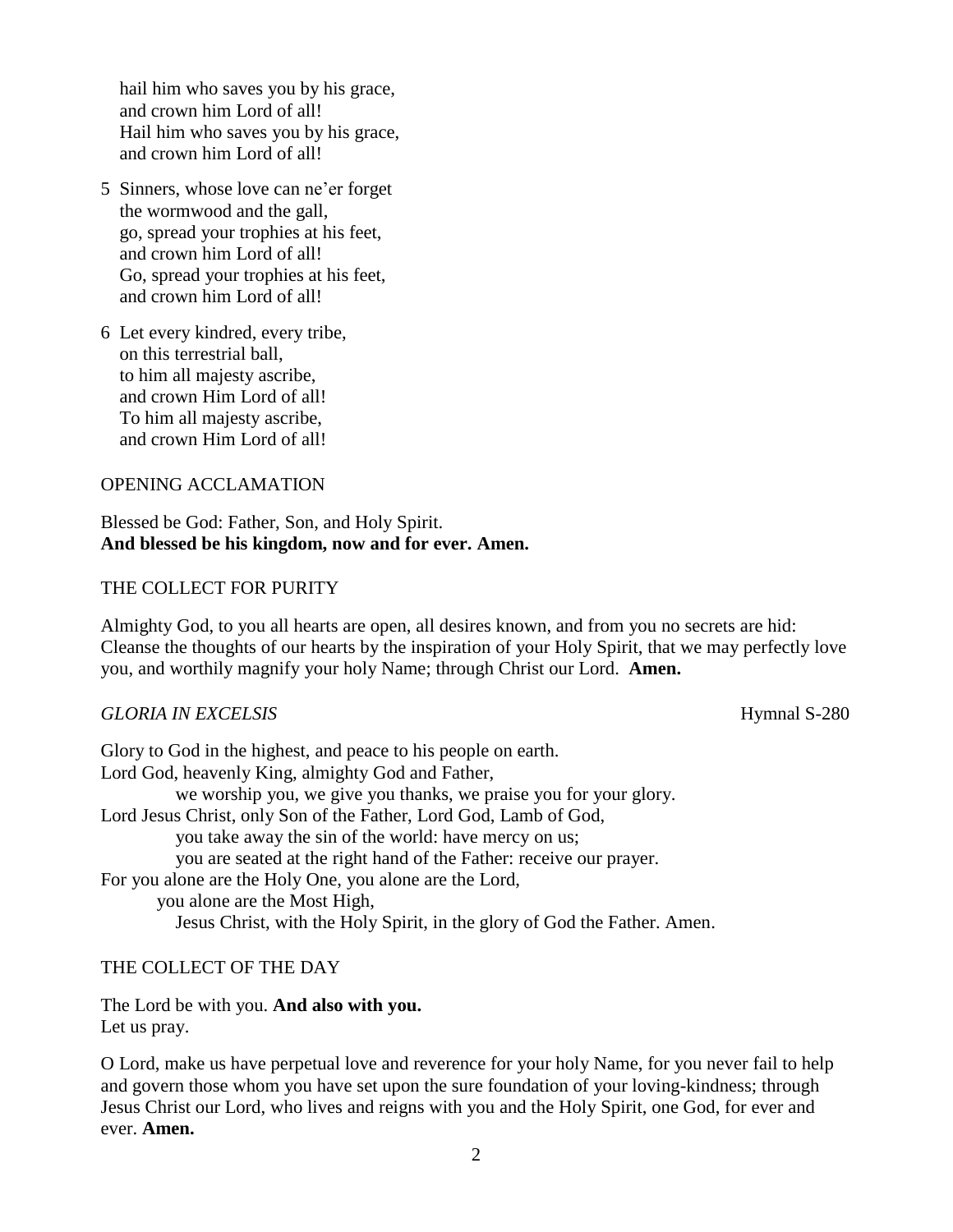## THE LITURGY OF THE WORD

#### THE FIRST READING ISLAMIC STOLEN STOLEN THE FIRST READING

I was ready to be sought out by those who did not ask, to be found by those who did not seek me. I said, "Here I am, here I am," to a nation that did not call on my name. I held out my hands all day long to a rebellious people, who walk in a way that is not good, following their own devices; a people who provoke me to my face continually, sacrificing in gardens and offering incense on bricks; who sit inside tombs, and spend the night in secret places; who eat swine's flesh, with broth of abominable things in their vessels; who say, "Keep to yourself, do not come near me, for I am too holy for you." These are a smoke in my nostrils, a fire that burns all day long.

See, it is written before me: I will not keep silent, but I will repay; I will indeed repay into their laps their iniquities and their ancestors' iniquities together, says the LORD; because they offered incense on the mountains and reviled me on the hills, I will measure into their laps full payment for their actions. Thus says the LORD: As the wine is found in the cluster, and they say, "Do not destroy it, for there is a blessing in it," so I will do for my servants' sake, and not destroy them all. I will bring forth descendants from Jacob, and from Judah inheritors of my mountains; my chosen shall inherit it, and my servants shall settle there.

The Word of the Lord. **Thanks be to God.**

PSALM 22:18-27

| 18 Be not far away, O LORD; *                                       |
|---------------------------------------------------------------------|
| you are my strength; hasten to help me.                             |
| 19 Save me from the sword, *                                        |
| my life from the power of the dog.                                  |
| 20 Save me from the lion's mouth, *                                 |
| my wretched body from the horns of wild bulls.                      |
| 21 I will declare your Name to my brethren; *                       |
| in the midst of the congregation I will praise you.                 |
| 22 Praise the LORD, you that fear him; *                            |
| stand in awe of him, O offspring of Israel;                         |
| all you of Jacob's line, give glory.                                |
| 23 For he does not despise nor abhor the poor in their poverty;     |
| neither does he hide his face from them; *                          |
| but when they cry to him he hears them.                             |
| 24 My praise is of him in the great assembly; *                     |
| I will perform my vows in the presence of those who worship him.    |
| 25 The poor shall eat and be satisfied,                             |
| and those who seek the LORD shall praise him: *                     |
| "May your heart live for ever!"                                     |
| 26 All the ends of the earth shall remember and turn to the LORD, * |
| and all the families of the nations shall bow before him.           |
| 27 For kingship belongs to the LORD; *                              |
| he rules over the nations.                                          |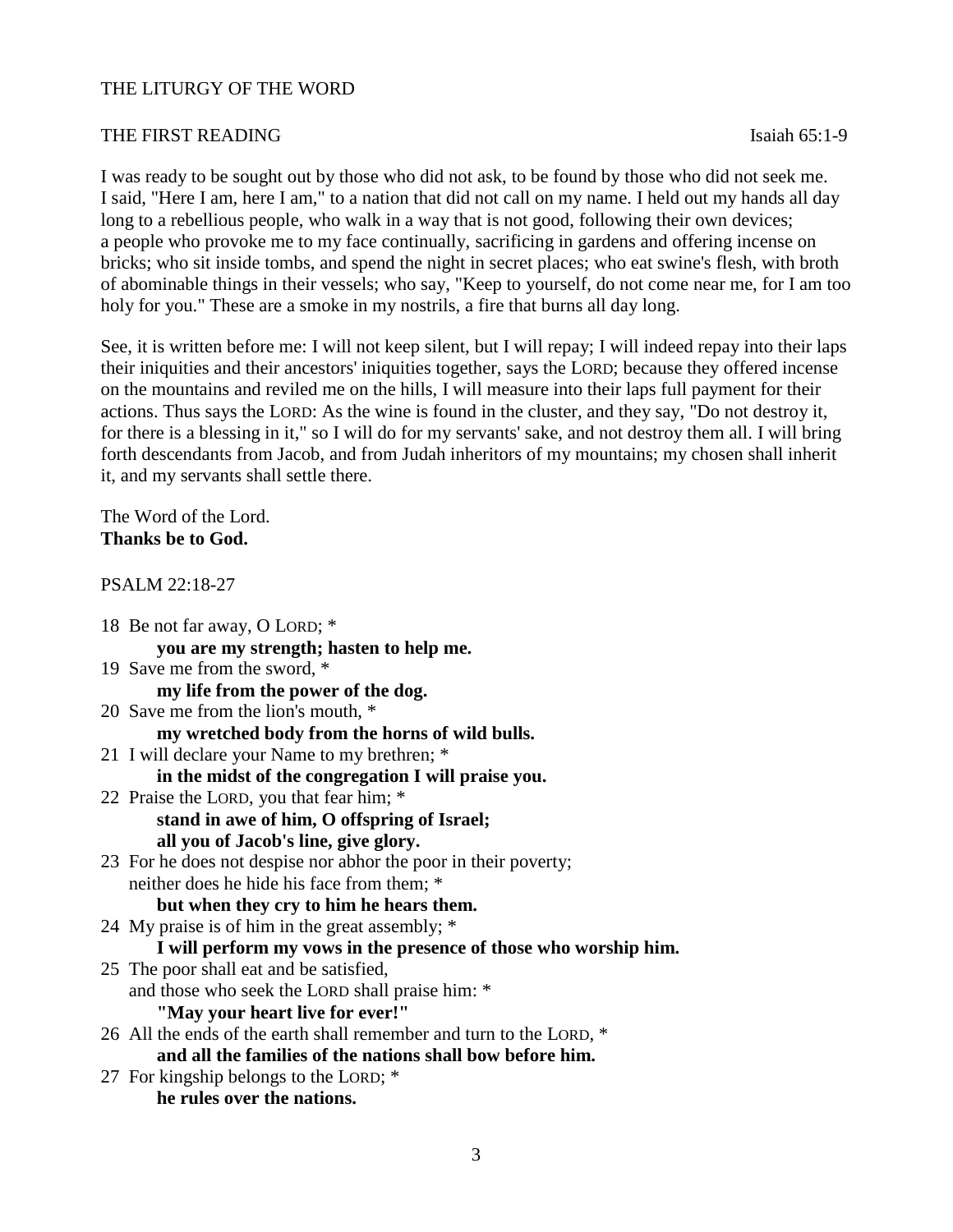#### THE SECOND READING Galatians 3:23-29

Now before faith came, we were imprisoned and guarded under the law until faith would be revealed. Therefore the law was our disciplinarian until Christ came, so that we might be justified by faith. But now that faith has come, we are no longer subject to a disciplinarian, for in Christ Jesus you are all children of God through faith. As many of you as were baptized into Christ have clothed yourselves with Christ. There is no longer Jew or Greek, there is no longer slave or free, there is no longer male and female; for all of you are one in Christ Jesus. And if you belong to Christ, then you are Abraham's offspring, heirs according to the promise.

The Word of the Lord. **Thanks be to God.**

| <b>SEQUENCE HYMN</b>                                                                                                | O Bless the Lord, My Soul | Hymnal 411 |  |
|---------------------------------------------------------------------------------------------------------------------|---------------------------|------------|--|
| 1 O bless the Lord, my soul! His grace to thee proclaim!<br>And all that is within me, join to bless his holy Name! |                           |            |  |
|                                                                                                                     |                           |            |  |

- 2 O bless the Lord, my soul! His mercies bear in mind! Forget not all his benefits! The Lord to thee is kind.
- 3 He will not always chide; he will with patience wait; his wrath is ever slow to rise and ready to abate.
- 4 He pardons all thy sins, prolongs thy feeble breath; he healeth thine infirmities and ransoms thee from death.
- 5 He clothes thee with his love, upholds thee with his truth; and like the eagle, he renews the vigor of thy youth.
- 6 Then bless his holy name, whose grace hath made thee whole; whose loving kindness crowns thy days; O bless the Lord, my soul!

## THE GOSPEL

The Holy Gospel of our Lord Jesus Christ according to Luke. **Glory to you, Lord Christ.**

## The Gospel Proclamation Luke 8:26-39

Jesus and his disciples arrived at the country of the Gerasenes, which is opposite Galilee. As he stepped out on land, a man of the city who had demons met him. For a long time he had worn no clothes, and he did not live in a house but in the tombs. When he saw Jesus, he fell down before him and shouted at the top of his voice, "What have you to do with me, Jesus, Son of the Most High God? I beg you, do not torment me"—for Jesus had commanded the unclean spirit to come out of the man. (For many times it had seized him; he was kept under guard and bound with chains and shackles, but he would break the bonds and be driven by the demon into the wilds.) Jesus then asked him, "What is your name?" He said, "Legion"; for many demons had entered him. They begged him not to order them to go back into the abyss.

Now there on the hillside a large herd of swine was feeding; and the demons begged Jesus to let them enter these. So he gave them permission. Then the demons came out of the man and entered the swine, and the herd rushed down the steep bank into the lake and was drowned.

4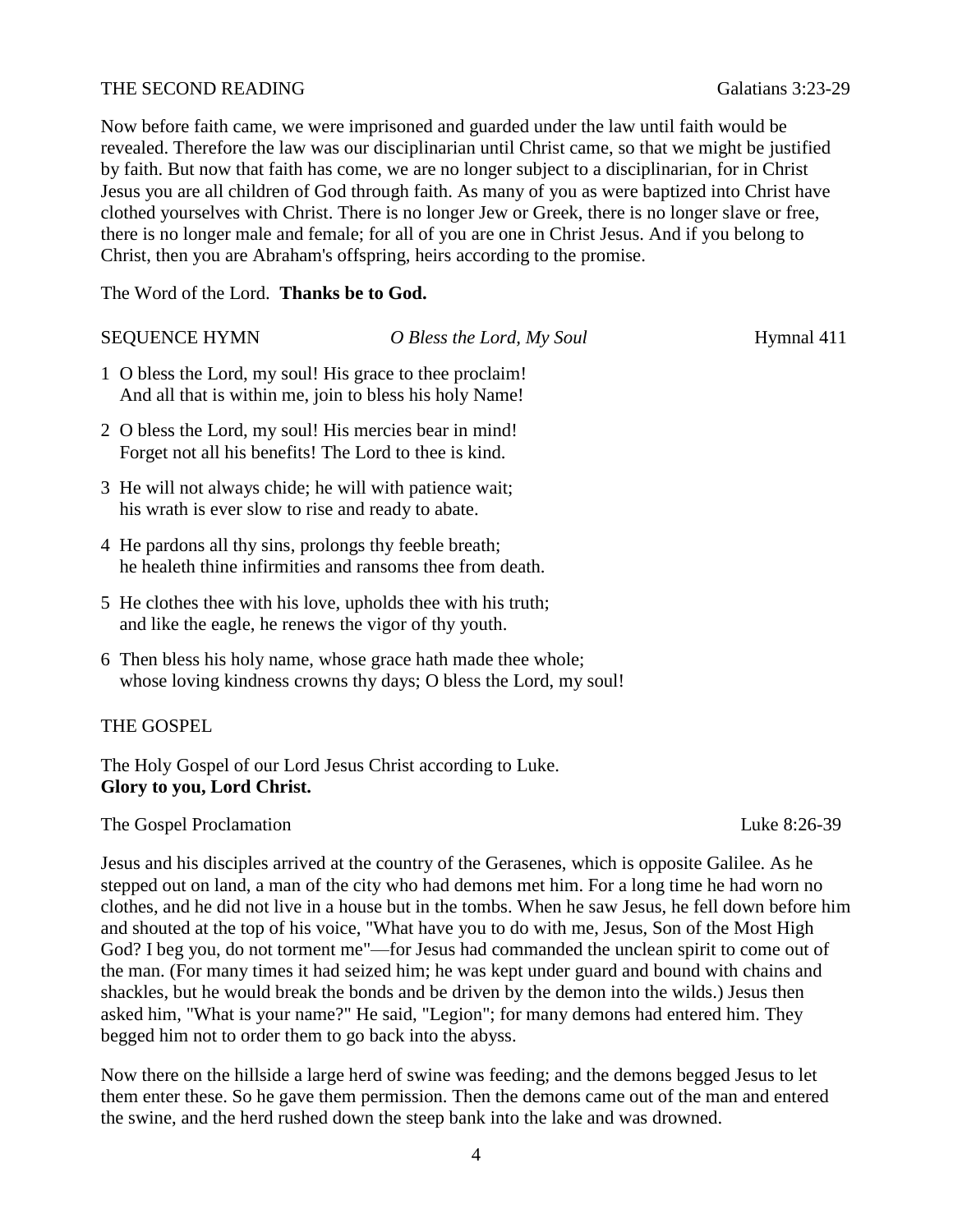5

When the swineherds saw what had happened, they ran off and told it in the city and in the country. Then people came out to see what had happened, and when they came to Jesus, they found the man from whom the demons had gone sitting at the feet of Jesus, clothed and in his right mind. And they were afraid. Those who had seen it told them how the one who had been possessed by demons had been healed. Then all the people of the surrounding country of the Gerasenes asked Jesus to leave them; for they were seized with great fear. So he got into the boat and returned. The man from whom the demons had gone begged that he might be with him; but Jesus sent him away, saying, "Return to your home, and declare how much God has done for you." So he went away, proclaiming throughout the city how much Jesus had done for him.

The Gospel of the Lord. **Praise to you, Lord Christ.**

## THE NICENE CREED BCP 358

**We believe in one God, the Father, the Almighty, maker of heaven and earth, of all that is, seen and unseen. We believe in one Lord, Jesus Christ, the only Son of God, eternally begotten of the Father, God from God, Light from Light, true God from true God, begotten, not made, of one Being with the Father. Through him all things were made. For us and for our salvation he came down from heaven: by the power of the Holy Spirit he became incarnate from the Virgin Mary, and was made man. For our sake he was crucified under Pontius Pilate; he suffered death and was buried. On the third day he rose again in accordance with the Scriptures; he ascended into heaven and is seated at the right hand of the Father. He will come again in glory to judge the living and the dead, and his kingdom will have no end. We believe in the Holy Spirit, the Lord, the giver of life, who proceeds from the Father and the Son. With the Father and the Son he is worshiped and glorified. He has spoken through the Prophets. We believe in one holy catholic and apostolic Church. We acknowledge one baptism for the forgiveness of sins. We look for the resurrection of the dead, and the life of the world to come. Amen.**

THE PRAYERS OF THE PEOPLE (Form IV) BCP 388

Let us pray for the Church and the world.

*Each petition ends:* Lord, in your mercy. *Response:* **Hear our prayer.**

THE SERMON THE SERMON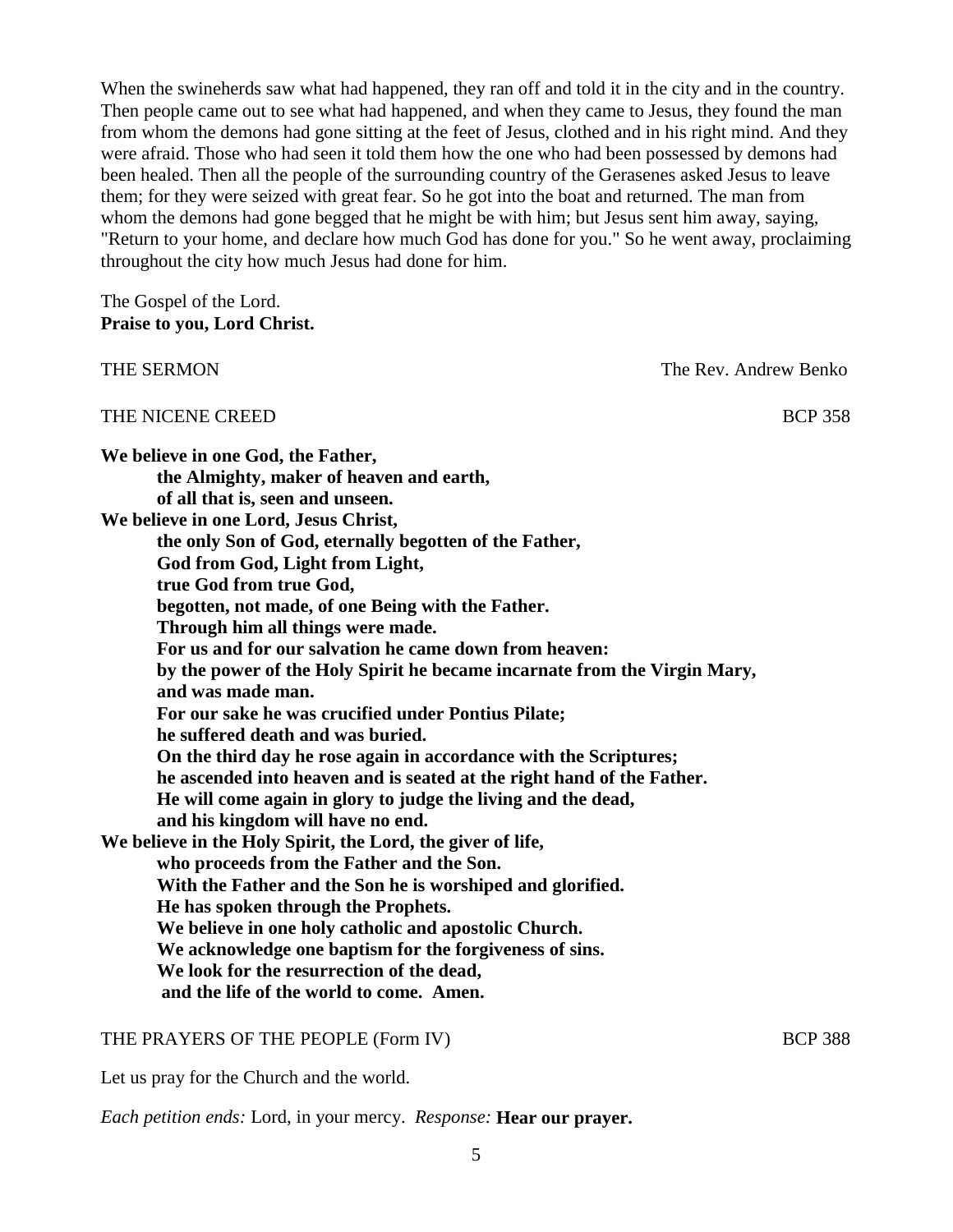#### THE CONFESSION BCP 360

Let us confess our sins against God and our neighbor. *Silence may be kept.*

| <b>Most merciful God,</b><br>we confess that we have sinned against you in thought, word, and deed,<br>by what we have done, and by what we have left undone.<br>We have not loved you with our whole heart;<br>we have not loved our neighbors as ourselves.<br>We are truly sorry and we humbly repent.<br>For the sake of your Son Jesus Christ, have mercy on us and forgive us;<br>that we may delight in your will, and walk in your ways,<br>to the glory of your Name. Amen. |                      |                |  |  |
|--------------------------------------------------------------------------------------------------------------------------------------------------------------------------------------------------------------------------------------------------------------------------------------------------------------------------------------------------------------------------------------------------------------------------------------------------------------------------------------|----------------------|----------------|--|--|
| THE ABSOLUTION                                                                                                                                                                                                                                                                                                                                                                                                                                                                       |                      |                |  |  |
| THE PEACE                                                                                                                                                                                                                                                                                                                                                                                                                                                                            |                      |                |  |  |
| The peace of the Lord be always with you.<br>And also with you.                                                                                                                                                                                                                                                                                                                                                                                                                      |                      |                |  |  |
| THE LITURGY OF THE TABLE                                                                                                                                                                                                                                                                                                                                                                                                                                                             |                      |                |  |  |
| <b>OFFERTORY</b>                                                                                                                                                                                                                                                                                                                                                                                                                                                                     | As the Deer          | Choir          |  |  |
| <b>DOXOLOGY</b>                                                                                                                                                                                                                                                                                                                                                                                                                                                                      |                      |                |  |  |
| THE GREAT THANKSGIVING                                                                                                                                                                                                                                                                                                                                                                                                                                                               | Eucharistic Prayer B | <b>BCP 367</b> |  |  |
| The Lord be with you.<br>And also with you.<br>Lift up your hearts.<br>We lift them to the Lord.<br>Let us give thanks to the Lord our God.<br>It is right to give him thanks and praise.<br>It is right, and a good and joyful thing<br>to proclaim the glory of your Name:                                                                                                                                                                                                         |                      |                |  |  |
| THE SANCTUS                                                                                                                                                                                                                                                                                                                                                                                                                                                                          |                      | Hymnal S-130   |  |  |
|                                                                                                                                                                                                                                                                                                                                                                                                                                                                                      |                      |                |  |  |

Holy, holy, holy Lord, God of power and might, Holy, holy, holy Lord, God of power and might, heaven and earth are full, full of your glory. Hosanna in the highest. Hosanna in the highest. Blessed is he who comes in the name of the Lord. Hosanna in the highest. Hosanna in the highest.

We give thanks to you, O God… ...Therefore, according to his command, O Father,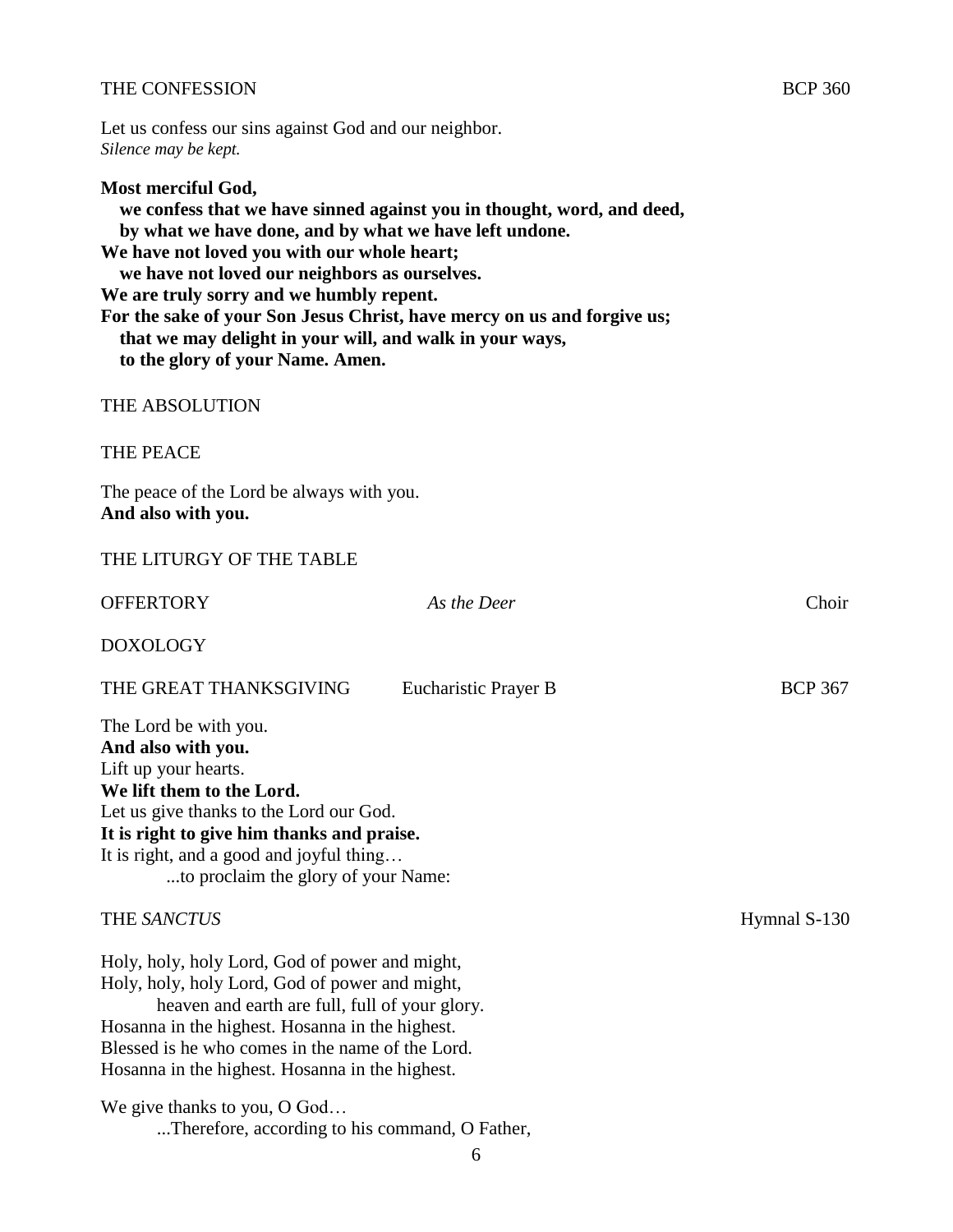## **We remember his death, We proclaim his resurrection, We await his coming in glory.**

And we offer our sacrifice of praise… ...all honor and glory is yours, Almighty Father, now and for ever. **Amen.**

#### THE LORD'S PRAYER

And now, as our Savior Christ has taught us, we are bold to say,

| Our Father, who art in heaven,<br>hallowed be thy name,<br>thy kingdom come, thy will be done,<br>on earth as it is in heaven.<br>Give us this day our daily bread.<br>And forgive us our trespasses,<br>as we forgive those who trespass against us.<br>And lead us not into temptation,<br>but deliver us from evil.<br>For thine is the kingdom, and the power,<br>and the glory, for ever and ever. Amen. |                |
|---------------------------------------------------------------------------------------------------------------------------------------------------------------------------------------------------------------------------------------------------------------------------------------------------------------------------------------------------------------------------------------------------------------|----------------|
| THE BREAKING OF THE BREAD                                                                                                                                                                                                                                                                                                                                                                                     | <b>BCP 364</b> |
| THE FRACTION ANTHEM: Christ Our Passover                                                                                                                                                                                                                                                                                                                                                                      |                |
| Christ our Passover is sacrificed for us;<br>Therefore let us keep the feast.                                                                                                                                                                                                                                                                                                                                 |                |
| THE FRACTION ANTHEM: Agnus Dei                                                                                                                                                                                                                                                                                                                                                                                | Hymnal S-164   |

Jesus, Lamb of God: have mercy on us. Jesus, bearer of our sins: have mercy on us. Jesus, redeemer, redeemer of the world: give us your peace, give us your peace.

The Gifts of God for the People of God.

| <b>COMMUNION HYMN</b>                                                                                                                                                                                                       | Purify My Heart        | Renew! 187 |
|-----------------------------------------------------------------------------------------------------------------------------------------------------------------------------------------------------------------------------|------------------------|------------|
| Purify my heart, touch me with your cleansing fire.<br>Take me to the cross; your holiness is my desire.<br>Breathe your life in me,<br>kindle a love that flows from your throne.<br>Oh, purify my heart. Purify my heart. |                        |            |
| <b>COMMUNION HYMN</b>                                                                                                                                                                                                       | <i>I</i> Come With Joy | Renew! 195 |
| 1 I come with joy, a child of God, forgiven, loved, and free,<br>the life of Jesus to recall in love laid down for me.                                                                                                      |                        |            |